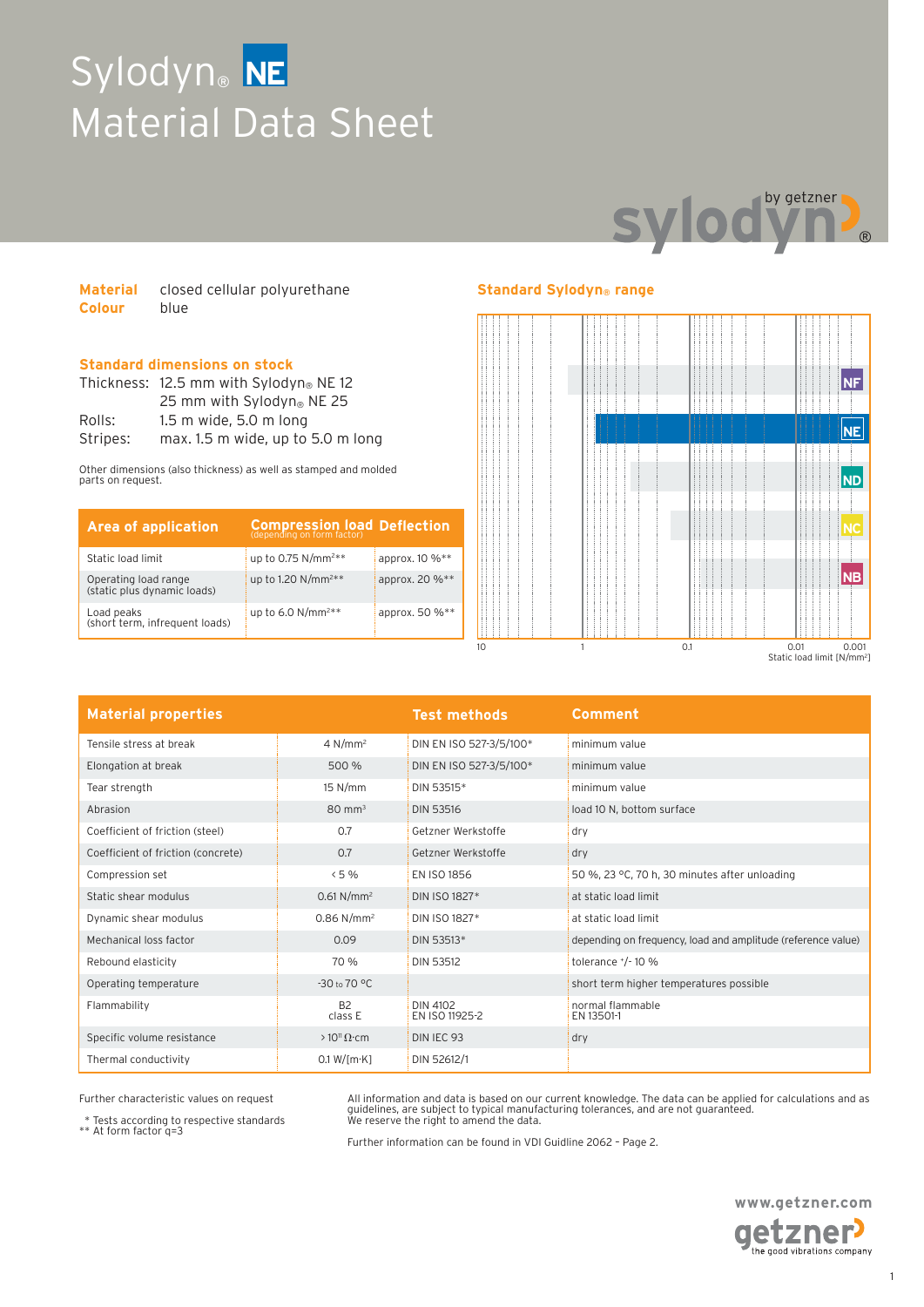



### Load deflection curve





Quasi-static load deflection curve measured at a velocity of deformation<br>of 1 % of the thickness per second; testing between flat steel-plates;<br>recording of the 3rª loading; testing at room temperature

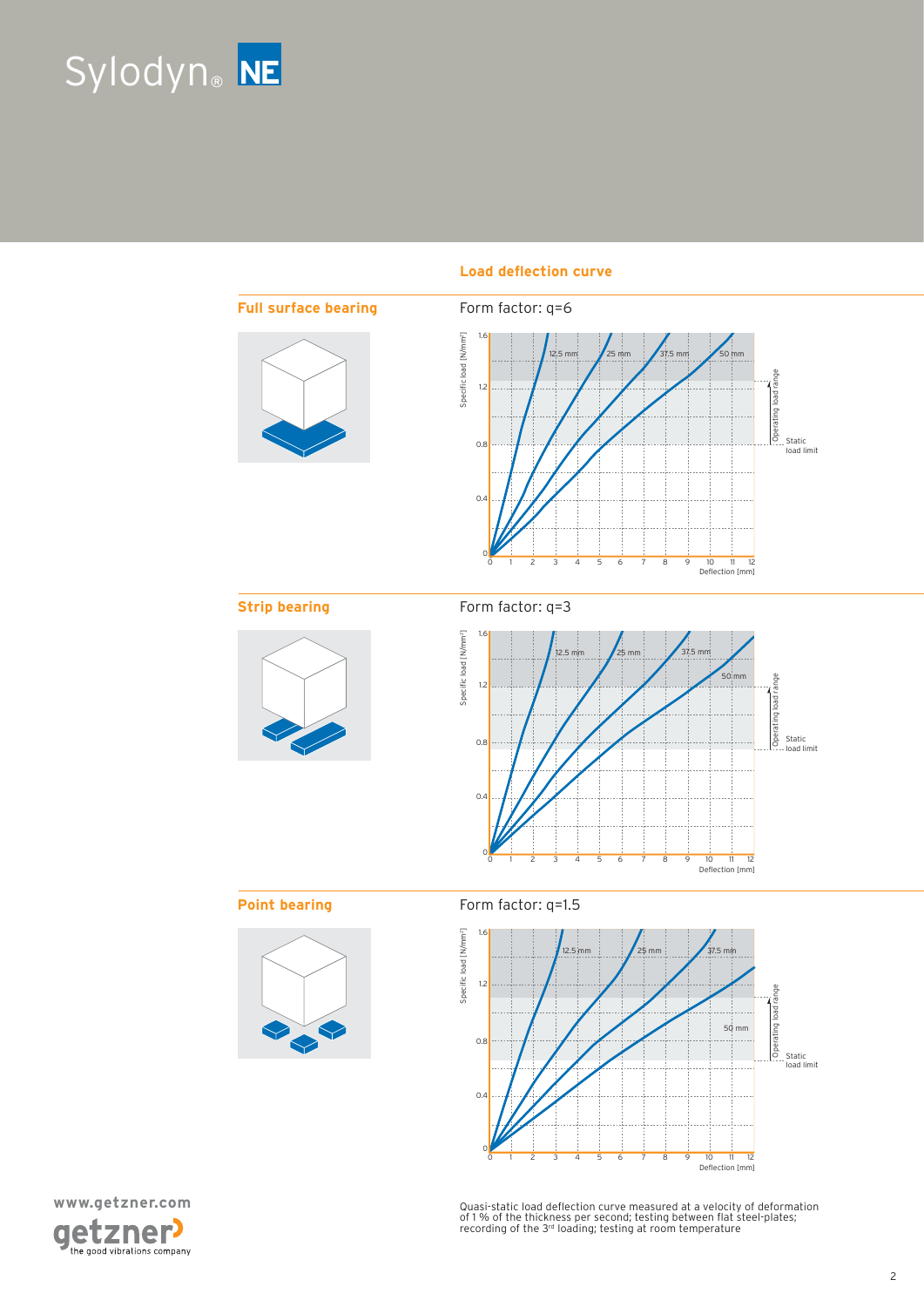### **Modulus of elasticity Natural frequency**



Form factor: q=3



Form factor: q=1.5



Static modulus of elasticity as a tangent modulus taken from the load<br>deflection curve; dynamic modulus of elasticity due to sinusoidal excitation<br>with a velocity level of 100 dBv re. 5·10<sup>.8</sup> m/s; test according to DIN 53







Form factor: q=1.5



Natural frequency of a single-degree-of-freedom system (SDOF system)<br>consisting of a fixed mass and an elastic bearing consisting of Sylodyn® NE<br>based on a stiff subgrade; parameter: thickness of elastomeric bearing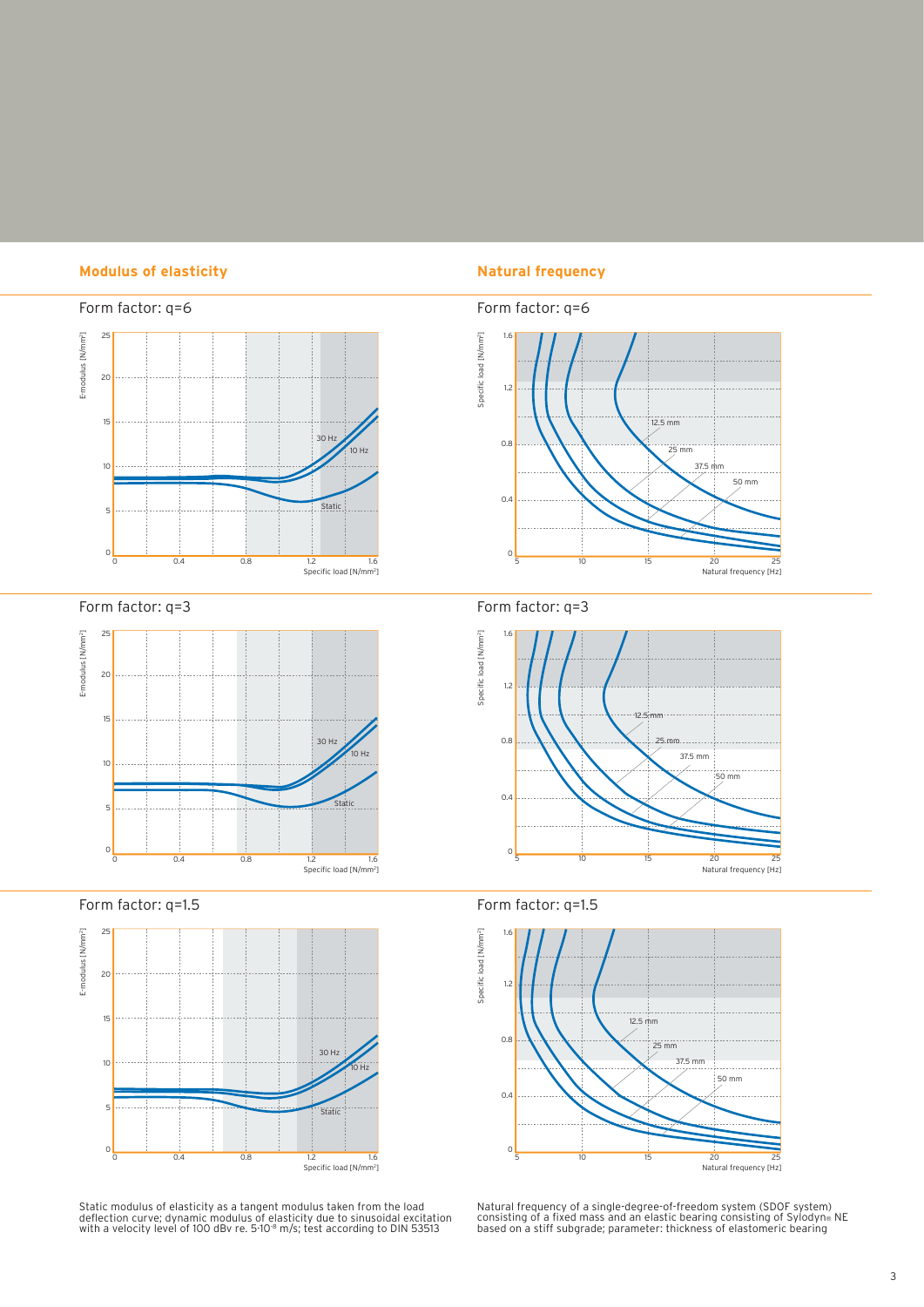

Reduction of the transmitted mechanical vibrations by implementation of an elastic bearing consisting of Sylodyn® NE **Parameter:** factor of transmission in dB, isolation rate in %



Increase in deformation under consistent loading **Parameter:** permanent loading Form factor: q=3

### **Dynamic E-modulus at long term loading**



Change of dynamic modulus of elasticity under consistent loading (at 10 Hz) **Parameter:** load duration Form factor: q=3

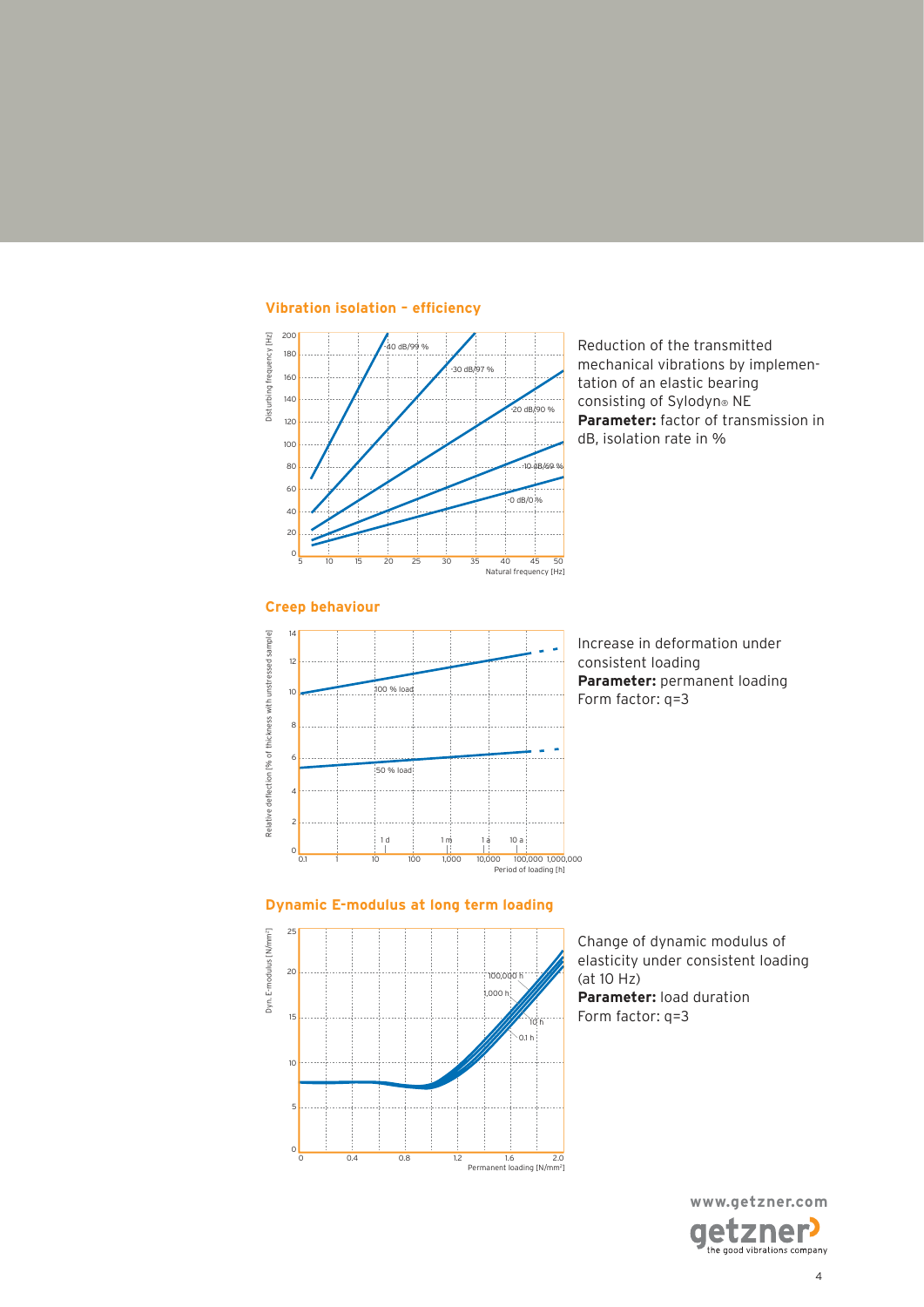### **Temperature dependency**





DMA-test (Dynamic Mechanical Analysis); tests within linear area of the load delection curve, at low speciic loads

DMA-tests; mastercurve with a reference-tempera-ture of 21 °C; tests within the linear area of the load delection curve, at low speciic loads

### **Frequency dependency**







### **Dependency on amplitude Dependency on loading velocity**



## **Dependency on amplitude:** preload at static load limit; Form factor: q=3, thickness of material 25 mm

**Dependency on loading velocity:** Form factor: q=3, thickness of material 25 mm

**www.getzner.com**  getzner<sup>,</sup>